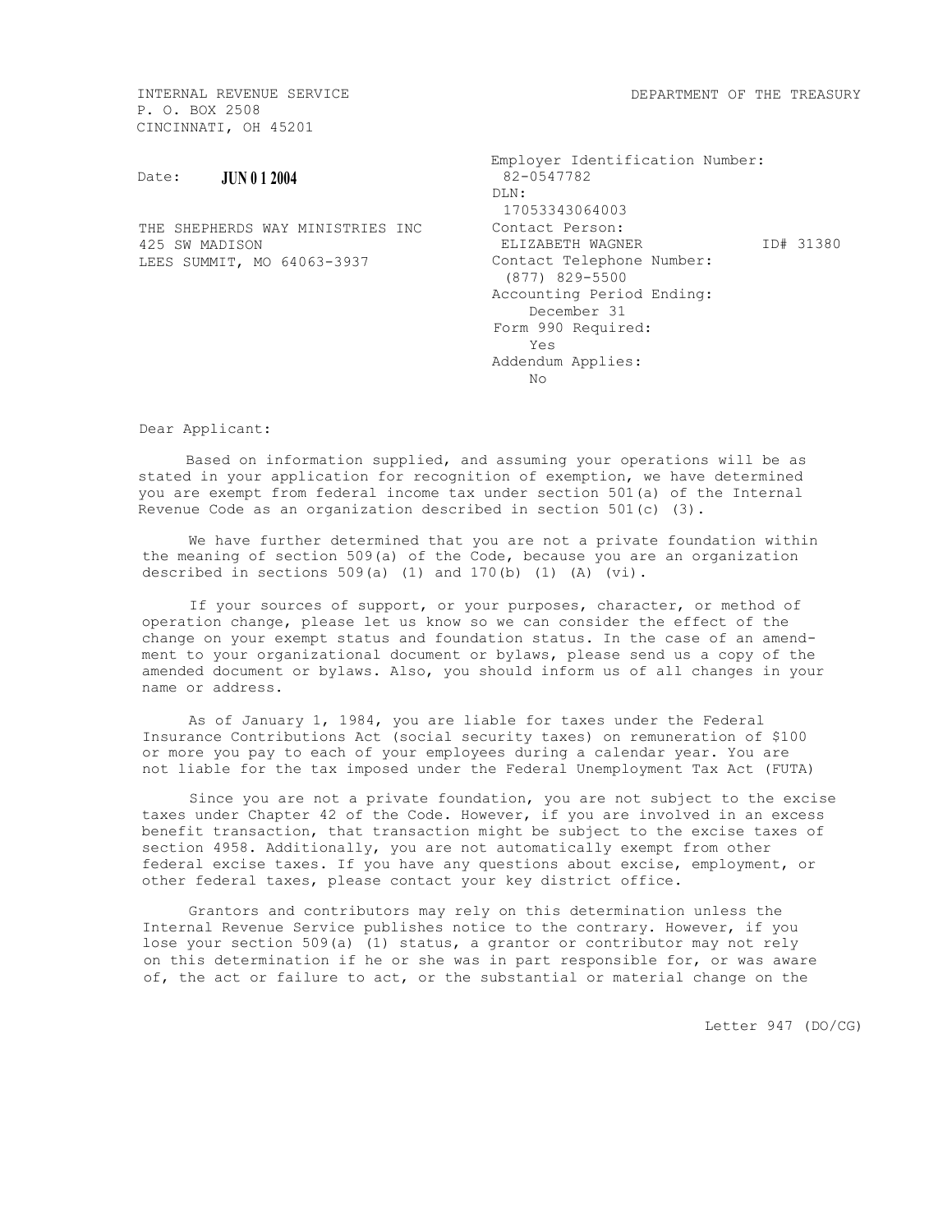THE SHEPHERDS WAY MINISTRIES INC

part of the organization that resulted in your loss of such status, or if he or she acquired knowledge that the Internal Revenue Service had given notice that you would no longer be classified as a section 509(a) (1) organization.

Donors may deduct contributions to you as provided in section 170 of the Code. Bequests, legacies, devises, transfers, or gifts to you or for your use are deductible for federal estate and gift tax purposes if they meet the applicable provisions of Code sections 2055, 2106, and 2522.

Contribution deductions are allowable to donors only to the extent that their contributions are gifts, with no consideration received. Ticket purchases and similar payments in conjunction with fundraising events may not necessarily qualify as deductible contributions, depending on the circumstances. See Revenue Ruling 67-246, published in Cumulative Bulletin 1967-2, on page 104, which sets forth guidelines regarding the deductibility, as charitable contributions, of payments made by taxpayers for admission to or other participation in fundraising activities for charity.

In the heading of this letter we have indicated whether you must file Form 990, Return of Organization Exempt From Income Tax. If Yes is indicated, you are required to file Form 990 only if your gross receipts each year are normally more than \$25,000. However, if you receive a Form 990 package in the mail, please file the return even if you do not exceed the gross receipts test. If you are not required to file, simply attach the label provided, check the box in the heading to indicate that your annual gross receipts are normally \$25,000 or less, and sign the return.

If a return is required, it must be filed by the 15th day of the fifth month after the end of your annual accounting period. A penalty of \$20 a day is charged when a return is filed late, unless there is reasonable cause for the delay. However, the maximum penalty Charged cannot exceed \$10,000 or 5 percent of your gross receipts for the year, whichever is less. For organizations with gross receipts exceeding \$1,000,000 in any year, the penalty is \$100 per day per return, unless there is reasonable cause for the delay. The maximum penalty for an organization with gross receipts exceeding \$1,000,000 shall not exceed \$5O,OOO. This penalty may also be charged if a return is not complete, so be sure your return is complete before you file it.

You are required to make your annual information return, Form 990 or Form 990-EZ, available for public inspection for three years after the later of the due date of the return or the date the return is filed. You are also required to make available for public inspection your exemption application, any supporting documents, and your exemption letter. Copies of these documents are also required to be provided to any individual upon written or in person request without charge other than reasonable fees for copying and postage. You may fulfill this requirement by placing these documents on the Internet. Penalties may be imposed for failure to comply with these requirements. Additional information is available in Publication 557, Tax-Exempt Status for Your Organization, or you may call our toll free number shown above.

Letter 947 (DO/CG)